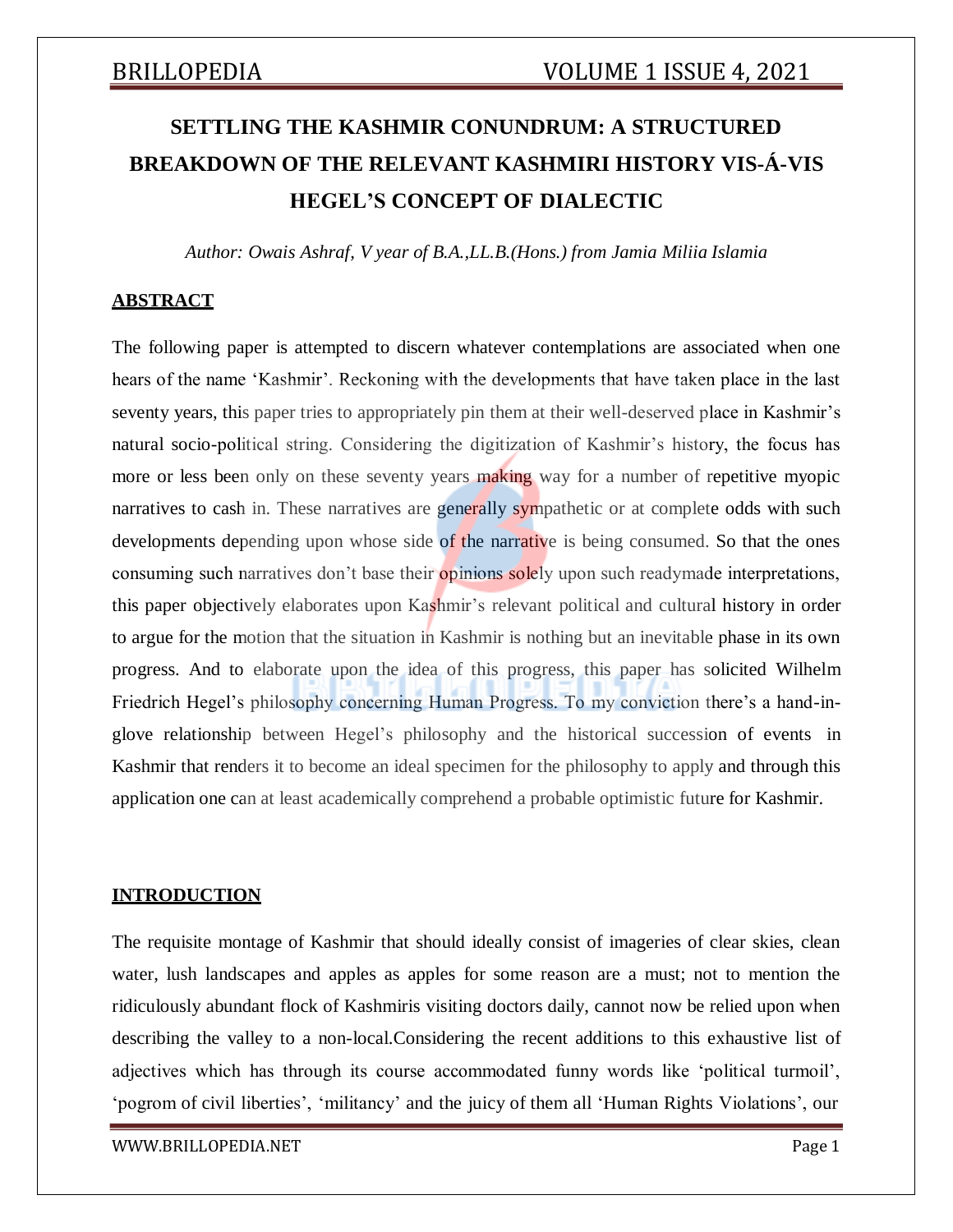hypothetical non-local is more often than not gyrated towards the latter than he is willing to pretend to care for the former. Cutting our own non-local some slack here, given the human conditioning a majority of us would concede to the fact that the idea of blood spooling down a freshly macadamized thoroughfare is more titillating than watching birds on a sunny afternoon in a pasture spreading miles. To give structure to whatever I am about say I'd like to lend a gentleman's philosophy who goes by the name of Wilhelm Friedrich Hegel. Now Hegel being an esoteric that he was in his plush German had philosophized the idea of progress in the 1800's;to him progress could never ensue a linear trajectory, it had to be haphazard for it to be called as progress otherwise it was just a constant state of being. This philosophy came to be later given an academic structure known as the Dialectic<sup>1</sup>.

### **THESIS**

Imagine a bracket, two visibly black curves encompassing whatever brackets are meant to encompass, usually important stuff needing emphasis or special attention. The Dialectic is nothing but the name of such a bracket between the peripheries of which lies a process. The process consists of three components which according to Hegel denote human progress. Thesis being the name of the first of those three components denotes a deviation from inertia thereby becoming an altogether new action. This can be associated with almost anything that constitutes existence; a suddenly stumbling cyclist, the first war cry on the break of dawn, a person changing his mind seconds before shooting himself in the head, drafting of a law that prohibits laughing after 6:00 pmor in this context a sudden socio-political change in the predominantly Shaivite society that was Kashmir up until the 1300s with the advent of Islam. Now as far as the credibility of the historian Jonaraja goes, it is duly recorded in his life's work **DvitiyaRajatarangini** that the cultural transition that happened wasn't as smooth as the narrative goes.Kashmir's first encounter with political Islam was not a result of foreign invasions although ambitious efforts were made both by the Arabs and Turks in the past but in vain, in fact Islam at the political level started due to what many would consider 'an overreaction'. Rinchana an ambitious Ladakhi chief seized power in around 1320 A.D,he was eager to confluent his

[WWW.BRILLOPEDIA.NET](http://www.brillopedia.net/) **Page 2** 

<sup>&</sup>lt;sup>1</sup> Philosophy Now: A Magazine of ideas, https://philosophynow.org/issues/129/Hegel\_on\_History (last visited Nov, 16, 2021)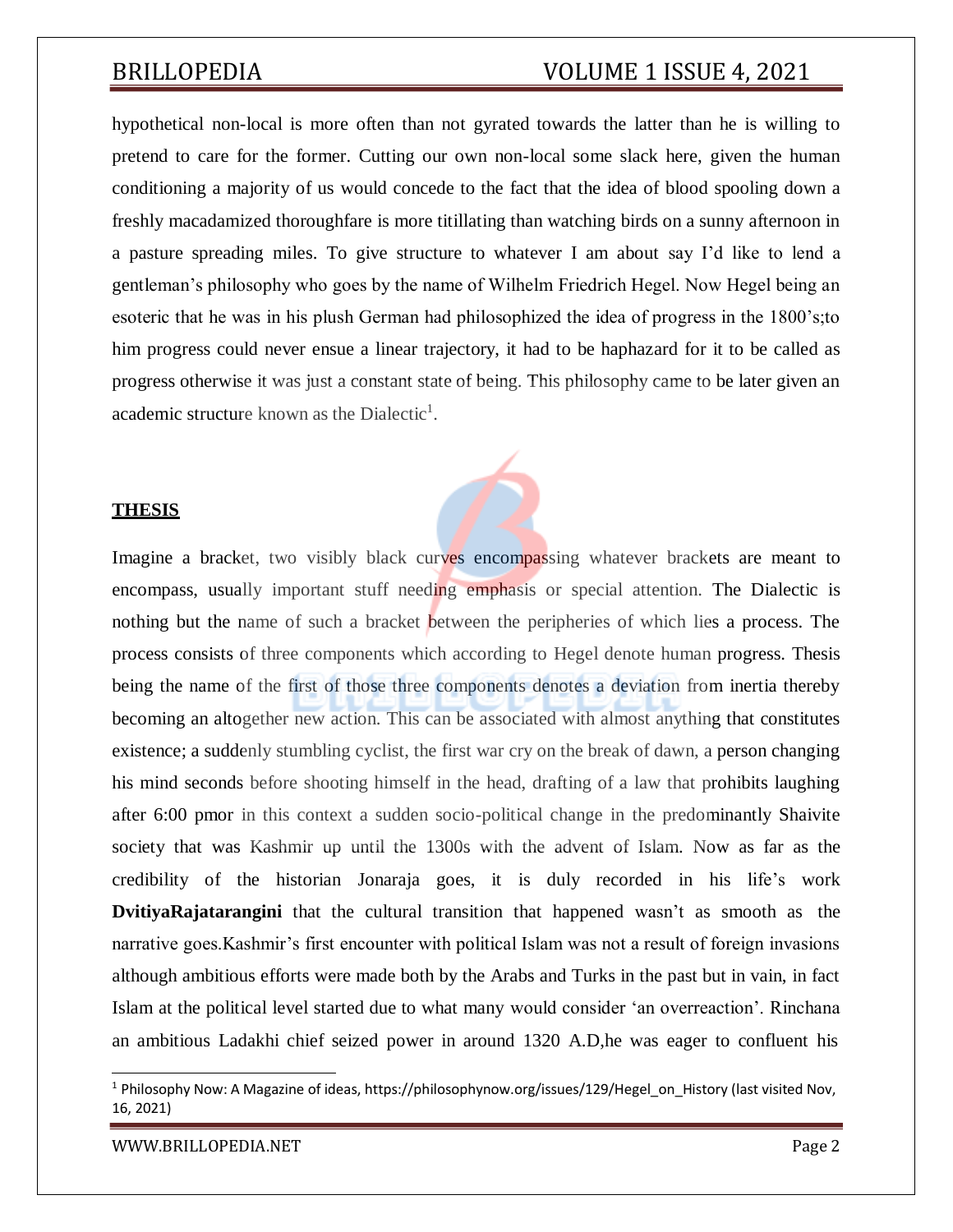spiritual necessities with that of Hinduism but as per MohibbulHassan's Kashmir under the Sultans<sup>2</sup>couldn't secure convincing replies to his queries. (ThoughJonaraja refutes this chronicleand presents it to be of a fact that Rinchana was disallowed from pursuing Shaivism owing to him being born in a cast that wasn't preferable among the Shaivite customs for a conversion to take place. Considering the fact that Rinchana at this point was King and there aren't many examples present of Kings swallowing rejection peacefully, it can be deduced that Jonaraja'sversion has some blurred lines to be accurately followed). Nonetheless as Mohibbul Hassan romantically records<sup>3</sup>, in a fit of spiritual unrest Rinchana decided to adopt the religion of the first person he sees in the morning; Bulbul Shah a Turkish Sufi who had migrated with his disciples to Kashmir sometime back being the first person Rinchana encountered that morning thus resulted in him adopting Islam and changing his name toSultan Sadru'd-Din from Rinchana. Though the actual context of the events recorded can never be accurately replicated as along the course of History a lot many biases and academic glorifications have shaped certain narratives but this for sure can be stated that the Shaivite inertia in Kashmir duly deviated in Rinchana or Sultan Sadr'd-din's reign thereby giving Kashmir its first taste of Hegelian thesis.

### **ANTI-THESIS**

Second comes Anti-thesis, more like the name suggests it is a total reaction to whatever thesis constituted; a cyclist seconds after his fall cursing himself the day he decided to become one, the act of retaliation as soon as the other end hears a distant war cry, the emotional breakdown of a person after he realizes that he wouldn't be alive crying if he had carried on with the deed, a social outcry against a law that prohibits laughing after 6:00 pm or in this context a displaced Shaivite community exhibiting a sentiment to reclaim by gradually realizing the historical developments that had led them to migrate from Kashmir several times due to an extensive timeline of the Muslim dominion. For several centuries after Rinchana's reign the Muslim foothold in Kashmir only grew. Shah Mir a Turkish adventurer who had come to Kashmir prior to Rinchana's reign subsequently grew in power firstly by assisting Rinchana in his affairs and then his wife Kota Rani. After Rinchana's death he mutinied against Kota Rani and finally

<sup>2</sup>Mohibbul Hassan, *Kashmir under the Sultans* 39 (1959) <sup>3</sup>Mohibbul Hassan, *Kashmir under the Sultans* 47 (1959)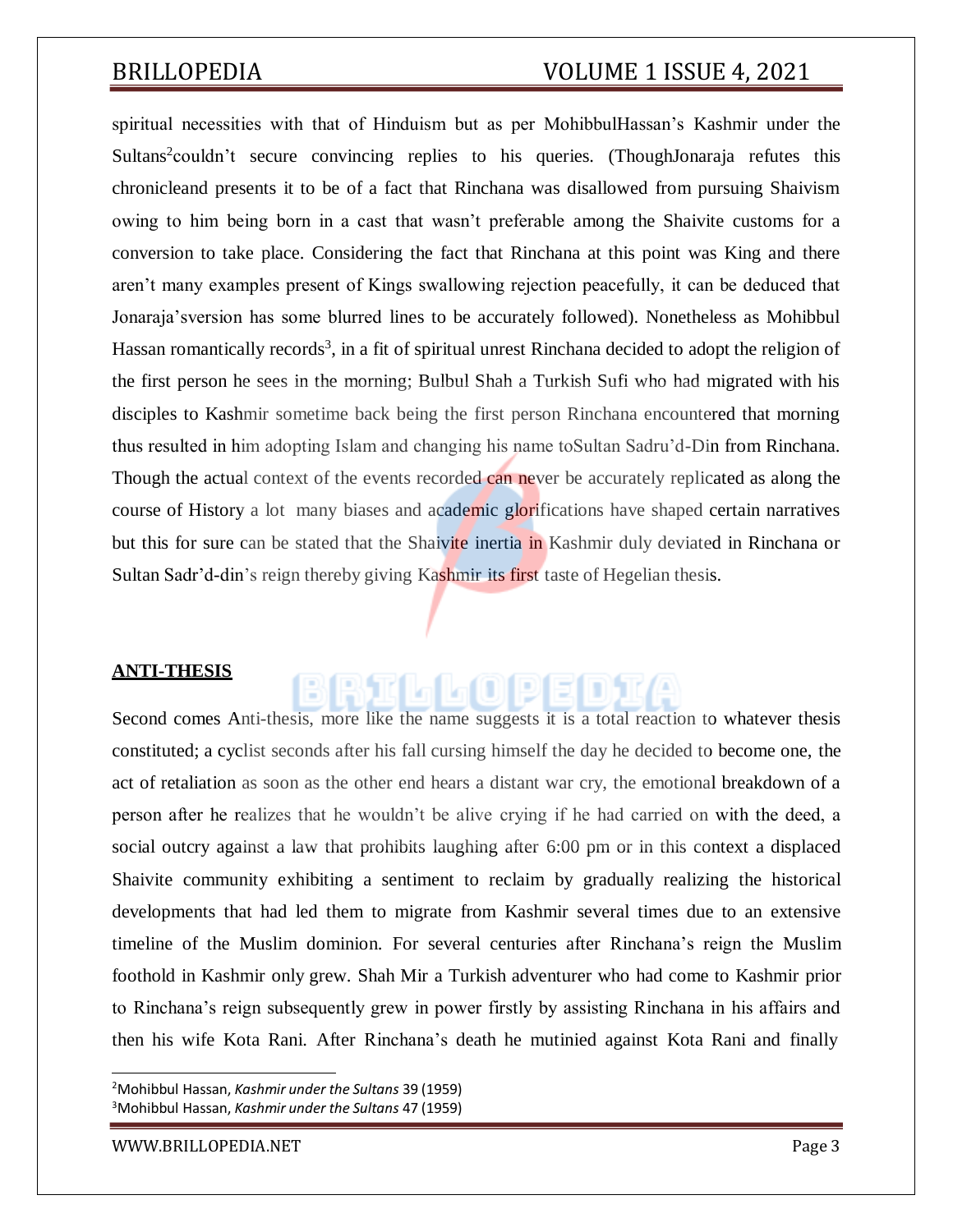ascended the throne in 1339 thereby establishing the Shah Mir dynasty in Kashmir which ruled for over two hundred years. Subsequently after the Shah Mir dynasty, the Chaks who were also of foreign origin grew up the social ladder by forming diplomatic as well as matrimonial alliances with principal landowning families<sup>4</sup> thereby forming a formidable leverage as well as an empire that ruled Kashmir for almost three decades before Akbar took over. After the Chaks the Mughal rule in Kashmir starting from Akbar and dwindling by the end of Aurangzeb's reign lasted a pretty one sixty-fiveyears from 1586 to 1751.After the Mughals, the Afghan DurraniEmpire extended its imperial aspirations to Kashmir. With Ahmad Shah Adbdali maintaining a stronghold in Punjab in 1752, it was during this time that Addul Khan Ishaq became the first Afghan governor of Kashmir thereby laying the foundation of an empire that lasted a good sixty years before the Sikhs seized power in 1819.After the culmination of the first Anglo-Sikh war in 1846, the whole of Jammu and Kashmir was sold to the Dogras who had paid allegiance to the British East India Company in their offensive against the Sikhs ruling Kashmir at that time. The Sikh loss resulted in Jammu and Kashmir becoming a princely state in a subsidiary alliance with the British Raj. Gulab Singh the Dogra Raja of Jammu being the one to whom the whole of J&K was sold to became the first Maharaja of the princely state of Jammu and Kashmir thereby founding the Dogra dynasty which ruled for over hundred years until its abolition in 1952.

There's no doubt in that Kashmir underwent a dynamic power struggle stretching between the extremities of the early  $12<sup>th</sup>$  and later  $18<sup>th</sup>$  centuries but what remains of it is that culturally as well as socio-politically the whole of Kashmir was exposed to a single system of credence, i.e., Islam and this exposure constituted all variations of moderation and radicalism depending upon the person occupying the throne. Seeing the developments that took place along the course of Kashmir's Muslim dominion, it is clear that the assertive intent of all such invasions and usurpations was supremely imperial in the first place. Although this fact cannot be rebutted that historically the religion of Islam has relied on open confrontation as it has relied on proseylitization for the means of social absorption, therefore despite the fact that the primary monarchical motive wasn't religious but after accomplishing the first, i.e., astute territorial expansion the former diffused as do other aspects of a ruler's own culture when one rules a place

<sup>4</sup>Mohibbul Hassan, *Kashmir under the Sultans* 159 (1959)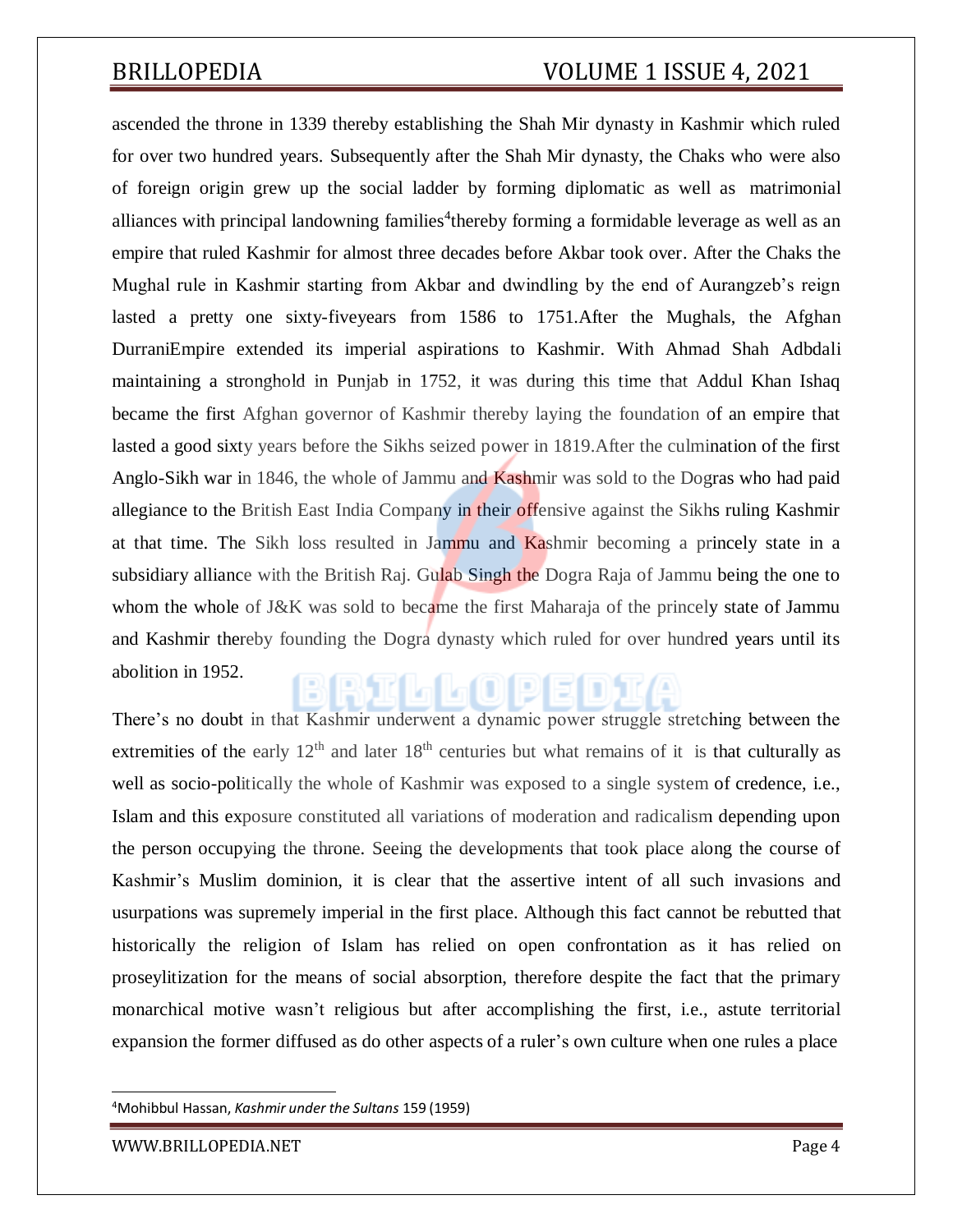with a very disparate cultural setting.Also, along the courses of these reigns Islam being the primary source of culture grew and solidified; although people who paid their due allegiance to the culture also did suffer but the other lot suffered and massively felt a cultural disconnect which led them not once but several times resort to exoduses<sup>5</sup>. The veracity of this statement can be tested by the claim that the general Muslim population in Kashmir has little to no idea about the actual historical progression prior to 1947 whereas the displaced Pandit communities exhibit a collective sense of their roots dating way back. Though there is no actual study or statistics to attest this claim but I being an equal resident of both Jammu and Kashmir from past twenty-three years and having made acquaintances from a very diverse spectrum of Muslim as well as Pandit communitiescan only offer my personal testimony in an attempt to corroborate this claim.Now in my opinion the idea of remembering one's history stems from a collective as well as evolutionary realization of either collaborative suffering or ancestral glory, in this case a majority of Muslim populace in Kashmir have perceived whatever happened prior to 1947 as a necessary progression for today's generation to be born as Muslims whereas the Shaivite section of the community who have been exposed to a gradually ascending five hundred yearlong cultural dissociation have identified this period as an era of torment and misery which made them succumb to mass migrations all along the course of this period $6$ .

Although the first inklings of an upcoming Anti-thesis appeared during the Sikh incumbency, as Zutshi mentions<sup>7</sup>, with instances like banning of Azaan(Muslim call to prayer) or holding out death sentences for cow slaughter butit was during the reign of Maharaja Hari Singh, the lastDogra Monarch of the princely state of Jammu and Kashmir that a conspicuous bridge widened between the Hindu and Muslim sections of Kashmir. On July the  $13<sup>th</sup>$ , 1931 a young Sheikh Abdullah spearheaded a public meeting in Srinagar that was attended by the prominent Muslim clique irrespective of sects and economic differences. The congregation was arranged to vocalize the alleged maltreatment of the Muslim community by the Hindu Maharaja that had apparently resulted in an economic plunge within the community. Several addresses were

<sup>5</sup>Professor K.L Bhan, *Paradise Lost: Seven Exoduses of Kashmiri Pandits*1-3 (1st ed. April 2003) [\(https://drive.google.com/file/d/1Bv18HzFMC7deXaxLee0NvieQsEEYuMpu/view?usp=sharing\)](https://drive.google.com/file/d/1Bv18HzFMC7deXaxLee0NvieQsEEYuMpu/view?usp=sharing) <sup>6</sup>Professor K.L Bhan, *Paradise Lost: Seven Exoduses of Kashmiri Pandits*1-3 (1st ed. April 2003[\)https://drive.google.com/file/d/1Bv18HzFMC7deXaxLee0NvieQsEEYuMpu/view?usp=sharing\)](https://drive.google.com/file/d/1Bv18HzFMC7deXaxLee0NvieQsEEYuMpu/view?usp=sharing)

<sup>7</sup> Zutshi, Chitralekha, *Language of belonging: Islam, regional identity, and the making of Kashmir* 39-41 (2003)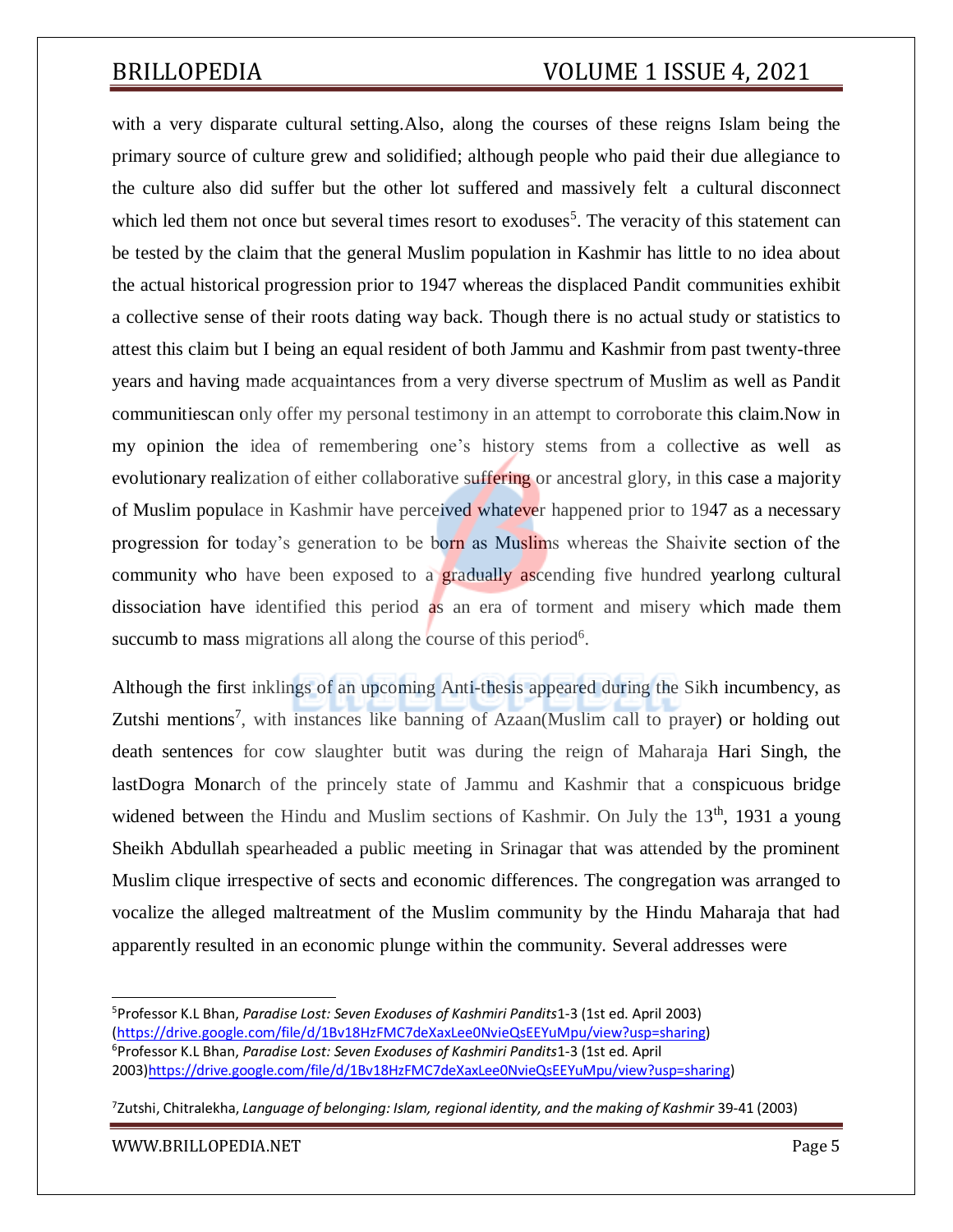delivered with the exception of one such by a non-local Muslim Pathan named Abdul Qadeer in which he had asked his Muslim brethren to fight the autocratic Dogra rule with sticks and stones. This speech resulted in Abdul Qadeer's arrest on grounds of sedition and theincident led to a charged demonstration held before the Central Jail demanding Qadeer's immediate release. In the altercation that followed between the protesters and the police, a small police barrack was set on fire by the mob and in retaliation a few rounds were shot by the police which is said to have resulted in close to twenty-two casualties among the predominantly Muslim protesters. Meanwhile as Veer Wangooand Rahul Razdaanhave mentioned in their paper<sup>8</sup>another mob seeing that most of the police force being present in and around the premises of the Central Jail diverted towards the areas with a predominant Hindu habitancy where they are said to have looted, raided and vandalized Hindu owned business and residences. The spontaneity of this event has been questioned time and again as many have alleged it to be a denouement of a predesigned chain of events compared to a sporadic mob outburst. Veer jiWangoo and Rahul Razdaan have also explored this narrative in their paper<sup>9</sup> by summarizing some contents of an article published in 1965 called 'Blitz' and of H.L Saxena's book 'The tragedy in Kashmir' wherein it has been asserted that the nature of the communal riots that ensued on the 13<sup>th</sup> of July, 1931 were of one peddled by the machineries of the British and executed by their on- field agents such as Sheikh Mohammad Abdullah which as said can be substantiated by the Letters Sheikh wrote to B.J Glancy, Col. C.W Colvin and Lt Col. L.E. Lang . The geo-political situation of the subcontinent being such that an eminent intimidation from the Russian advances through the Northern frontiers may have catalyzed the British contemplation of a communal disharmony in the state, owing to the fact that such a contemplation was already in works seeing that the Maharaja had previously shown signs of patriotic fervor by speaking in support of the idea of Indian independence in the Chamber of Princes in London. Therefore, such assertions beget a perfect motive for the British to envisage such an upheaval for their cahoots to play out well.

Whatever be the nature of these events, an overwhelming communal bridge wasdefinitely etched on this day in Kashmir. This day is commemorated by both the Muslim as well as the Hindu confraternities individually to mark the divide that sprung between the two sections on this day,

<sup>8</sup> Veer JiWangoo& Rahul Razadaan, *Politics of Balance or an appeasement of false hope,* IBTL, 2013 (September, 13, 2021, 9:34 pm) [\(https://www.ibtl.in/column/1383/research-paper-on-1931-kashmir-riots\)](https://www.ibtl.in/column/1383/research-paper-on-1931-kashmir-riots)

<sup>9</sup> Veer JiWangoo& Rahul Razadaan, *Politics of Balance or an appeasement of false hope,* IBTL,2013 (September,13,b2021, 11:13 pm) [\(https://www.ibtl.in/column/1383/research-paper-on-1931-kashmir-riots\)](https://www.ibtl.in/column/1383/research-paper-on-1931-kashmir-riots)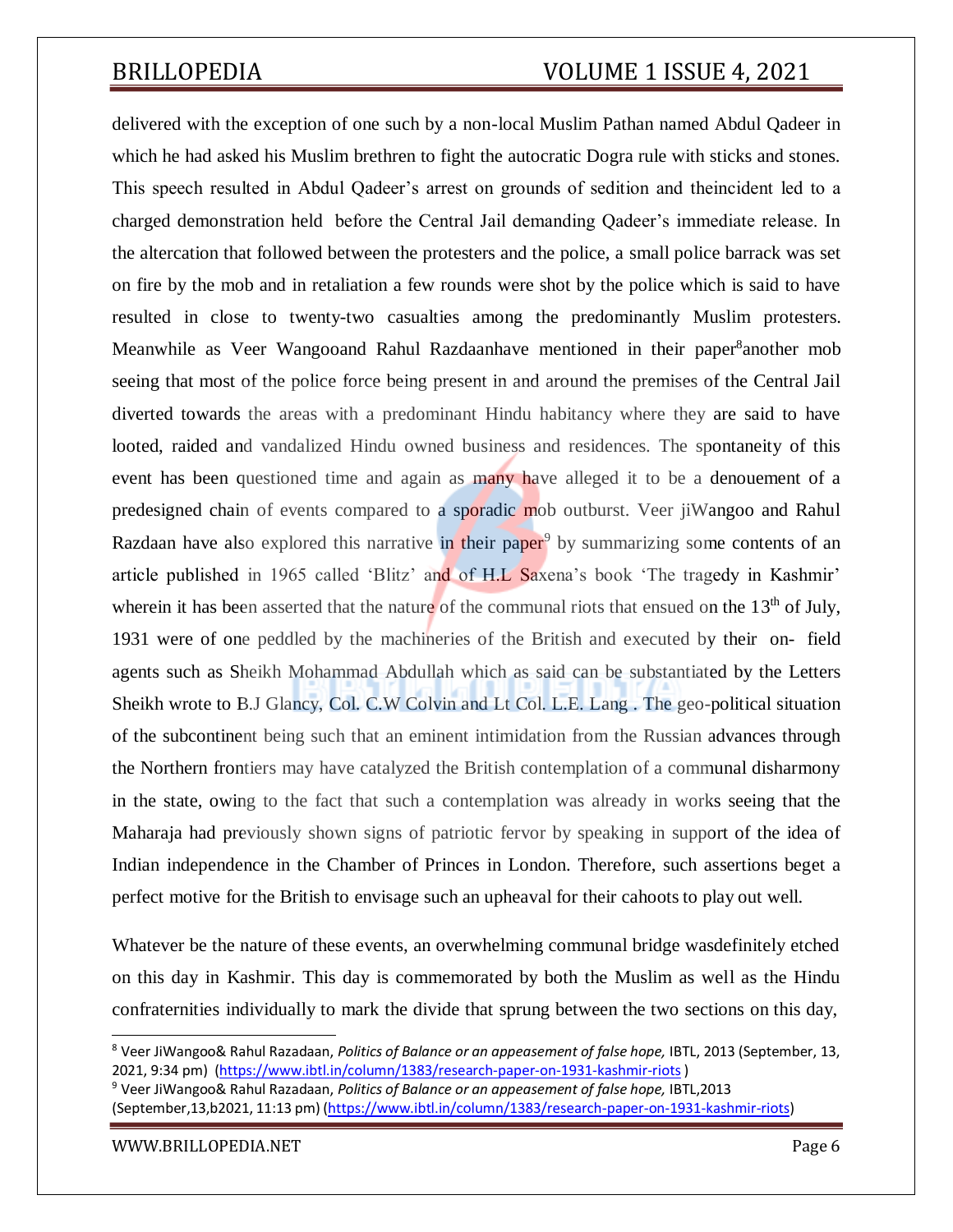Yoam-e-Shohada (Martyr's Day), that is the Muslim manifestation to commemorate the lives of all the people lost during the riots and Black Day being the Hindu manifestation marks the apparent spurge of hate unleashed upon the Hindu dwellings and businesses.

### **SYNTHESIS**

The final step in this process is known as Synthesis i.e., the result begotten out of the conflict between Thesis and Anti-thesis. This step in progress according to Hegel is more plausible than it is reactionary, unlike Anti-thesis that mostly works along the lines of a Knee-Jerk mechanism; Synthesis is a balanced outcome resulting out of a collision between the former components of progress with all the viable additions and subtractions. A cyclist's epiphany to overcome a fall after cursing himself to take up cycling in the first place, a gradual realization regarding the futility of war given that the only winner is death, a person deciding to educate others about the psychology of suicide after having a near run with it on his own, a law that somewhere in the past prohibited laughing after 6:00 pm itself becoming a laughing stock when thought about retrospectively or in this context the current unrealized socio-political metamorphosis happening in Kashmir.

Even though Kashmir is still manifesting a staunch semblance of a passive Anti-thesis but it surely will not be an overstatement to mention that the blossoms of an impending Synthesisare already apparent. With the majority populace exhibiting a collective indifference towards the socio-political scenario and a prevalent gyration of the masses towards ensuring a daily living wherein matters of breakfast, Lunch and dinner have been prioritized over looming family discussions regarding Kashmir's political future provide a considerable impression of an undercurrent shift from a collective mutinous yearning to strong individual as well as material predilections. The local follow up of a major constitutional dilution of a provision legally known as 'Article 370' that took place on the  $5<sup>th</sup>$  of August in 2019 provides a substantial insight regarding this shift in the social mood concerning Kashmiri politics. The said article that was supposedly providing the residents of Jammu and Kashmir with a special status in the matters of property, administration as well as employment was abrogated by the Union government in 2019, moreover 'Jammu & Kashmir' that donned the reputation of a fully-fledged state from the